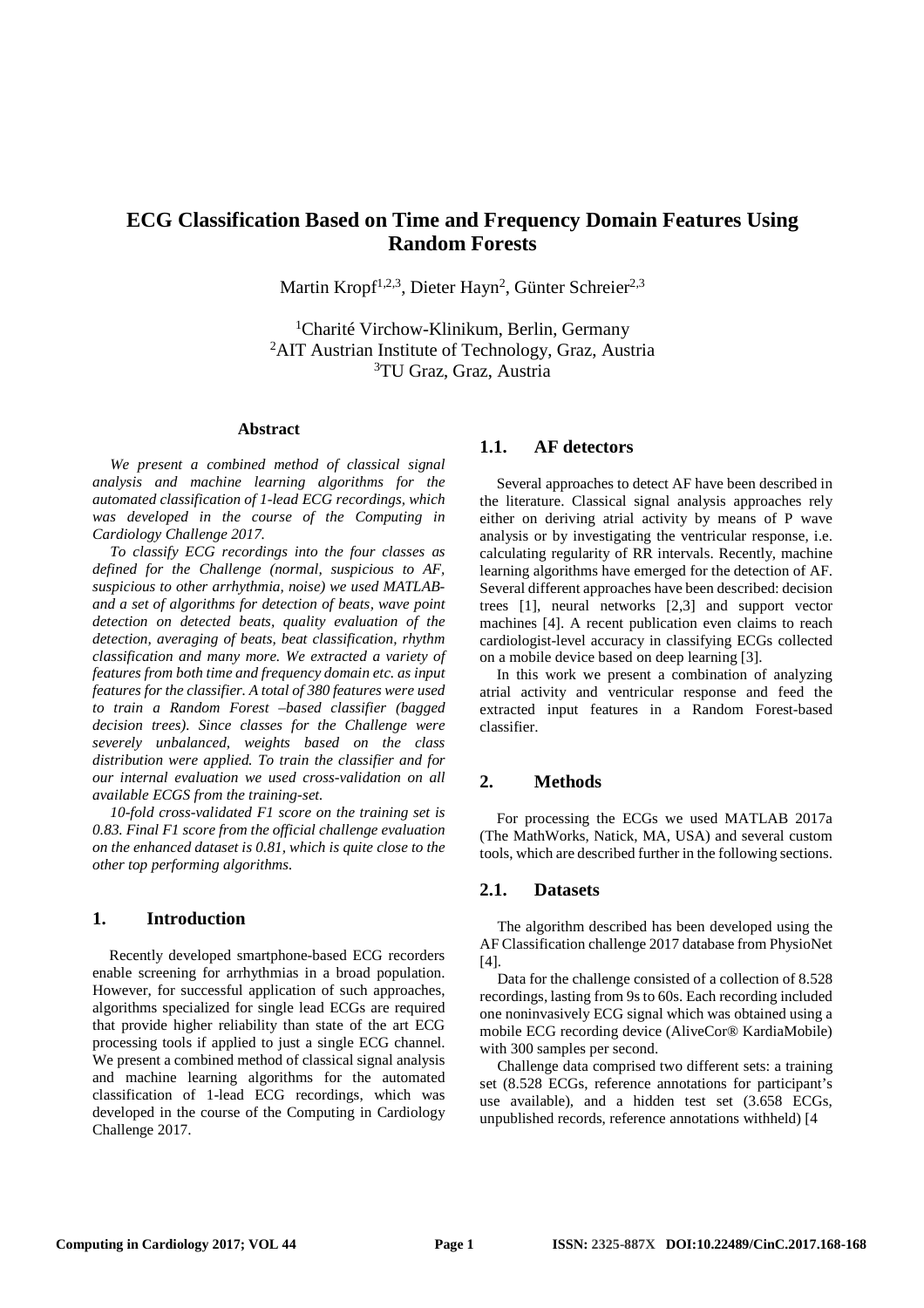# **2.2. ECG preprocessing**

We used several algorithms of our existing ECG Signal Processing Toolbox (which is described in detail in [5]) for preprocessing of the ECG signals.

**QRS detection** was done with two different QRS detectors:

1. pre-existing QRS detector [5]

2. CinC 2017 sample entry QRS detector [6]

**Lead inversion detection** by analyzing the signs of P, QRS and T wave [34]. If a lead was detected to be inverted, we flipped the ECG by multiplying the signal with *-1* and started the preprocessing step again.

**Average beat calculation / beat classification** based on a predefined correlation threshold, classes of averaged beats with similar morphology (i.e. high correlation coefficient) were generated.

**Rhythm classification** was performed by aggregating the classification results of single beats. Subsequently, RRinterval based features, e.g. atrial heart rate or ventricular heart rate, were calculated.

**Detect wavepoints**: P and T waves were detected by analyzing peaks in predefined windows around the QRS complex and features like amplitudes, distances and durations were calculated.

Atrial signal analysis: after removing ventricular components (QRS) from the signal we searched for peaks in the remaining signal and calculated atrial heart rate and regularity.

After preprocessing the ECG feature, fusion was performed by combining the weighted sum of individual parameters. We created several combined features, e.g.:

**Normal or Noise**: Combination of QRS detection quality measure [7], the GINI coefficient of QRS amplitudes, GINI coefficient of QRS amplitudes and the number of beats for primary class.

**Normal or AF**: Combination of RR irregularity, Pamplitude, Atrial Heart Rate, Percent of premature beats

**AF or Other**: Combination of RR irregularity, Pamplitude, BCI skewness, number of samples, number of premature beats and number of ectopic beats.

### **2.6. Modelling**

We used our existing MATLAB Predictive Modelling Pipeline [8] to test multiple **Random Forest** (RF) configurations on the training data set. The RF algorithms form a family of classification methods that rely on the combination of several decision trees (Figure 2). [9]. **10-fold cross validation** was used to avoid over-fitting. 10 different sub-models were build on 10 training sets

containing 90 % of the whole data. The remaining 10 % were used each model. Figure 1 shows the classification workflow.

*Figure 1: ECG classification workflow* 



*Figure 2: General architecture of a Random Forest* 



A **template tree** has been constructed, which parameters are described in Table 1.

Because the number of instances for the classes were severely unbalanced, **observation weights** and **misclassification costs** were passed to the RF classifier. Weights and costs have been calculated based on the number of instances for each class in the training data set.

*Table 1: Configuration of template tree for Random Forest classifier.* 

| Parameter                      | Value            |
|--------------------------------|------------------|
| Surrogate                      | 2                |
| MaxNumSplits                   | 10000            |
| NumVariablesToSample           | 30               |
| MergeLeaves                    | Off              |
| MinLeaf                        |                  |
| Prune                          | $_{\rm On}$      |
| <b>PruneCriterion</b>          | Impurity         |
| SplitCriterion                 | Deviance         |
| PredictorSelection             | <b>AllSplits</b> |
| AlgorithmForCategorical        | Exact            |
| MaxNumCategories               | 10               |
| <b>OuadraticErrorTolerance</b> | $10^{-4}$        |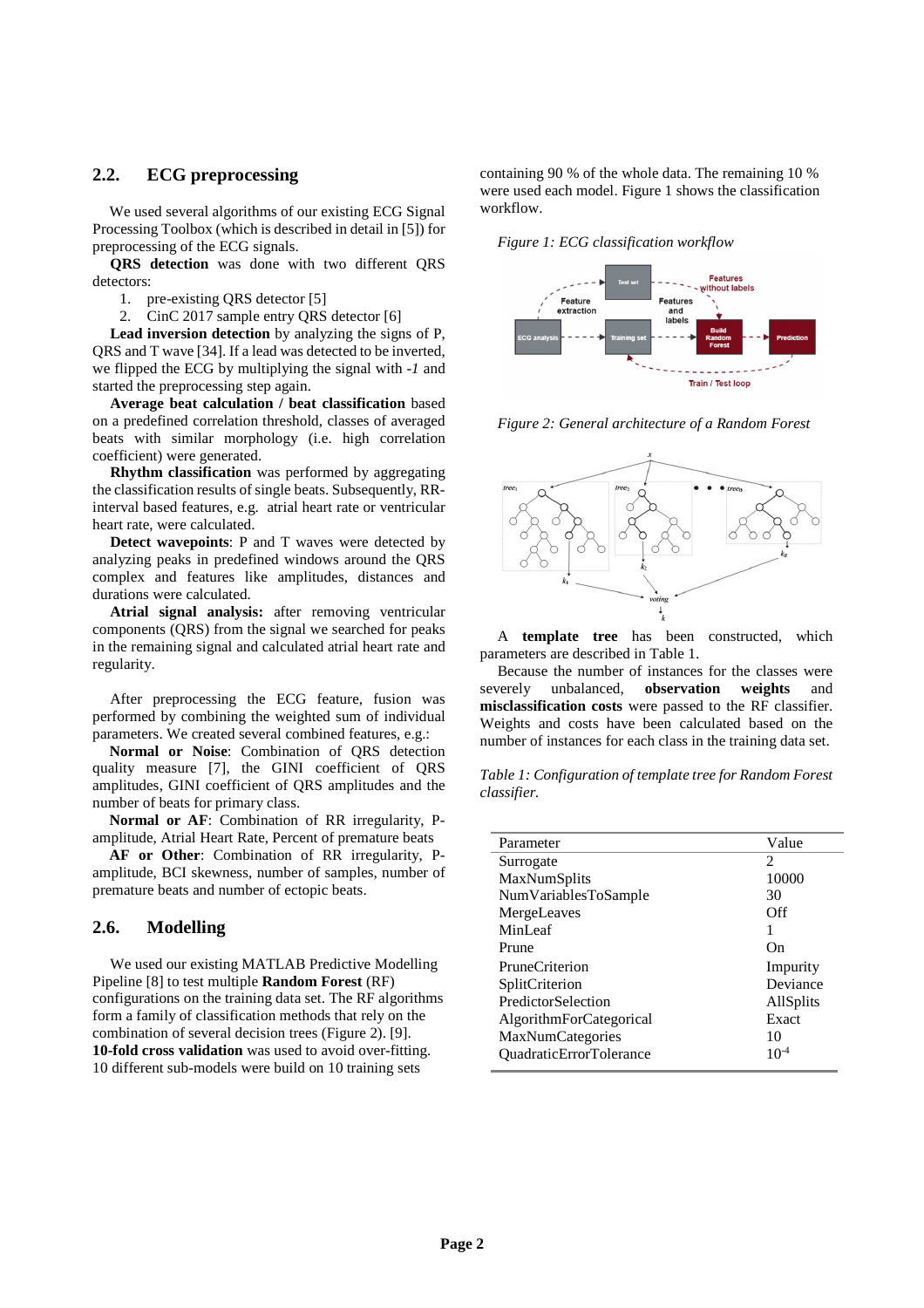#### *Figure 3: Predictive Modelling Toolbox ECG viewer (Training set signal A00077)*

*1*: unfiltered signal, *2*: RR intervals and beat classification, *3*: averaged beat view for four classes (including wavepoint detection), *4*: feature table comparing feature values of single signals to mean value of true positive classified signals



# **2.7. Visual signal, feature and classification results evaluation**

For evaluating our classification results we implemented a MATLAB-based graphical user interface (GUI) for ECG viewing (see Figure 3) into our existing Predictive Modelling Pipeline [8]. The GUI can be opened directly by clicking on a field in the confusion matrix to display signals based on the classification result (e.g. show only signals of reference class *Other* which have been erroneously predicted as *AF*). Figure 3-1 shows the signal itself. Figure 3-2 shows the detected R-peaks, arranged by beat-coupling-interval, with their detected classes.

Figure 3-3 shows up to four averaged beat classes (based on morphology) with their detected P and QRS start and end points. Figure 3-4 shows the calculated features for the current signal in a table view and provides a comparison of the current signal features to the calculated mean values of the true positive classified signals. Features can either be sorted alphabetically or according to their Feature Influence on the classification result for the current signal as presented in detail in [10]. The GUI supports loading of different processing configurations and classification results.

# **2.8 Evaluation**

For evaluation we calculated different key performance indicators, including the tailored F1 score according to the challenge requirements as described in Clifford et al. [6]

# **3. Results**

We have tested several configurations of the RF-classifier and provide the detailed results on the training data set in Table 2.

*Table 2. Unofficial F1 scores for 10-fold CV on training set* 

| Class  | 100       | 100     | 1000      | 1000    |
|--------|-----------|---------|-----------|---------|
|        | trees, no | trees.  | trees, no | trees.  |
|        | weights   | weights | weights   | weights |
| Normal | 0.891     | 0.898   | 0.891     | 0.898   |
| AF     | 0.773     | 0.825   | 0.775     | 0.830   |
| Other  | 0.734     | 0.757   | 0.735     | 0.760   |
| Noise  | 0.212     | 0.641   | 0.185     | 0.648   |
| Total  | 0.799     | 0.827   | 0.800     | 0.830   |

Our code which gained best results in our internal tests on the training data was submitted to the automated scoring system and evaluated against the test set, as described in [6]. The entry was evaluated by the automatic scoring system and F1 score for every class was calculated.